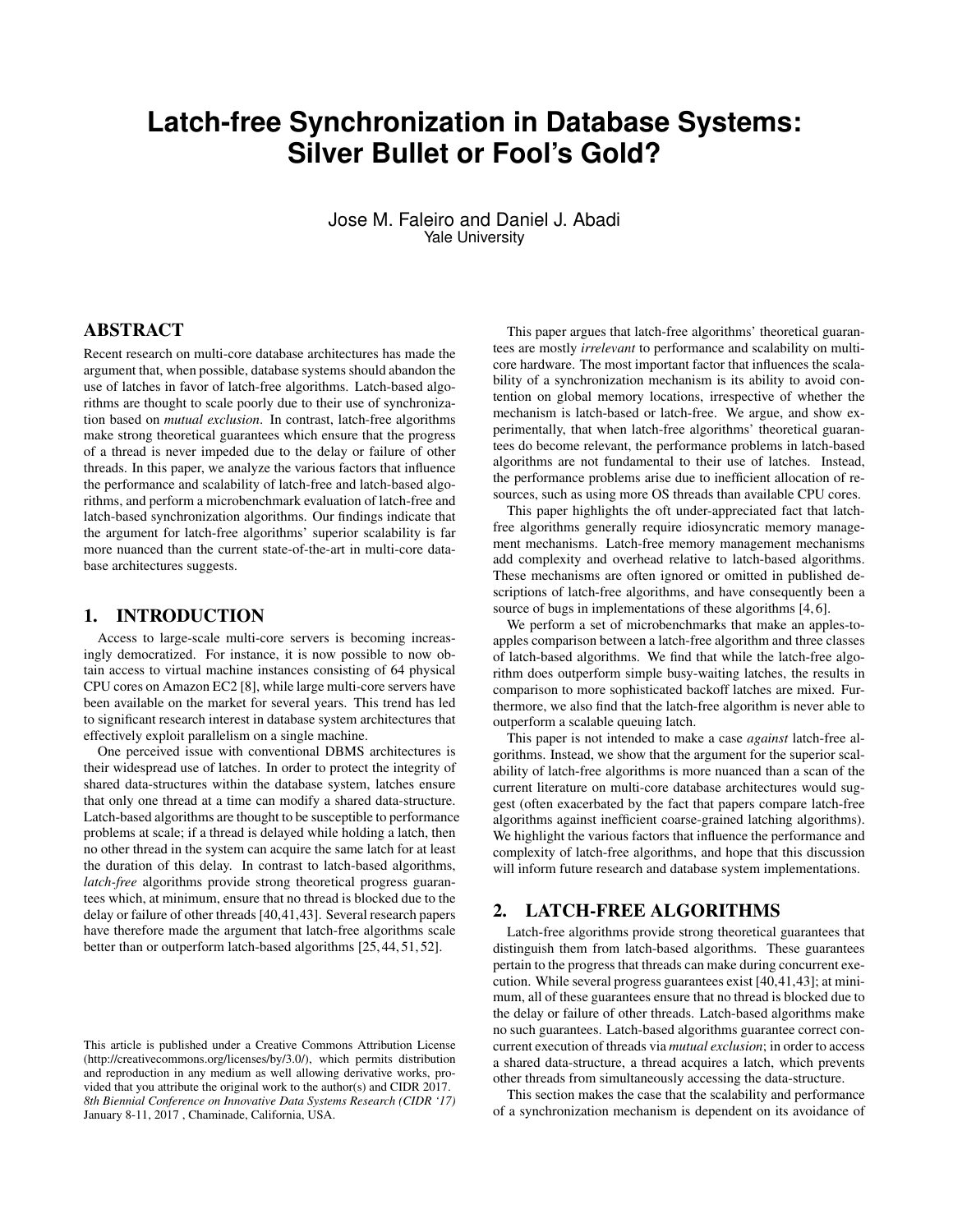contention on global memory locations (Section [2.1\)](#page-1-0). This is far more important than any progress guarantees made by the mechanism. Furthermore, the progress guarantees of latch-free algorithms can lead to *increased* overhead due to memory management issues not present in latch-based algorithms (Section [2.2\)](#page-3-0) and other areas of additional complexity (Section [2.3\)](#page-3-1).

# <span id="page-1-2"></span><span id="page-1-0"></span>2.1 Scalability

### *2.1.1 Synchronization performance*

Modern database systems exploit parallelism in multi-core hard-ware by employing some form of multi-threading <sup>[1](#page-1-1)</sup>. The threads in a system exchange information via shared data-structures. If multiple threads are allowed to concurrently access to a shared datastructure without any coordination, then the data-structure is susceptible to corruption due to race conditions. In order to prevent race conditions, threads must *synchronize* their accesses to shared data-structures [\[42\]](#page-11-7).

Latches are an explicit form of synchronization, which are used to ensure that only one thread can ever obtain exclusive access to a data-structure. A latch typically consists of a single word in memory, whose value indicates whether or not a thread currently holds the latch. Threads use various combinations of reads and writes in order to acquire a latch (a specific combination yields a particular latching algorithm). In a latch-free algorithm, threads use atomic instructions to ensure that they correctly update or read a shared data-structure. These atomic instructions are executed on one or more words in shared memory. Threads in both classes of algorithms thus read and write one or more shared words in memory in order to correctly synchronize their access to shared datastructures. The performance of both classes of algorithms is therefore tied to the performance of concurrent reads and writes against a single word in memory.

There are two rules of thumb that determine the performance of concurrent reads and writes to a particular memory location on multi-core hardware [\[12,](#page-10-3)[19,](#page-10-4)[24,](#page-11-8)[45\]](#page-11-9). First, atomic instructions, such as cmp-and-swp and xchgq, that write (or attempt to write) a particular word in memory are executed serially. Thus, if several cores concurrently attempt atomic update instructions on a particular word in memory, the time taken to process these instructions is proportional to the number of writing cores. Second, the new value of a recently written word in memory is serially propagated to reading cores. That is if a core writes the value of a word in memory, and several other cores read the value of the word, the new value of the word will propagate to the reading cores in time proportional to the number of readers.

Several latching implementations are unscalable under contention because they interact badly with the two characteristics of multicore hardware above. In the simplest implementation of a latch, cores repeatedly attempt to atomically test-and-set the value of a word in memory from 0 to 1 (performed via an xcghq on x86 architectures). An atomic test-and-set unconditionally sets a memory to a specified value and returns the previous value of the word. If a core's test-and-set returns 0, then it means that the value of the word successfully transitioned from 0 to 1 due to the core's testand-set. If a core's test-and-set returns 1, then it means that the previous value of the word was 1, and hence that another core has already acquired the latch. Performing test-and-sets in a tight loop puts pressure on the memory controller associated with the latch word and increases traffic across NUMA nodes. This can delay non-conflicting memory requests by cores not executing the testand-set, including the core executing the critical section. Furthermore, in order to release the latch, the latch holder must atomically change the value of the latch word from 1 to 0. This write must compete with the test-and-sets performed by threads trying to acquire the latch. This delay in releasing the latch effectively increases the length of the critical section.

In order to rectify these issues, Segall and Rudolph proposed an enhancement to test-and-set latches; instead of repeatedly performing a test-and-set on the latch word in a tight loop, cores attempting to acquire the latch could first *read* the value of the word, and only perform a test-and-set if the tested value is 0 [\[67\]](#page-11-10). This latch was termed a test-and-test-and-set (TATAS) latch. TATAS latches allow cores to spin on locally cached copies of the latch word while another core holds the latch. TATAS latches seem to address both issues with simple test-and-set latches; since cores first spin on locally cached values of the latch word, they avoid generating pressure on memory controllers and NUMA interconnects. In addition, latch release does not have to compete with test-and-set requests by cores attempting to acquire the latch.

Unfortunately, the above benefits only apply to lengthy critical sections. Anderson showed that if a critical section is relatively short, then the performance of the TATAS latch is dominated by transient behavior which occurs while the latch changes ownership across cores [\[12\]](#page-10-3). In particular, if a core  $C_0$  releases the latch, then several cores  $C_1$ ,  $C_2$ , ...,  $C_m$  will notice this change. The first of these cores to perform a subsequent test-and-set will then take ownership of the latch (say  $C_1$ ). However, this ownership change will not prevent  $C_2$ , ...  $C_m$  from performing unsuccessful testand-sets. This causes a transient flood of test-and-sets requests. Only when every one of  $C_2$ , ...,  $C_m$  has finished performing an unsuccessful test-and-set does the system quiesce. If this time to quiesce is comparable to the critical section length, then TATAS latches suffer from the same scalability problems as simple testand-set latches.

The underlying problem with test-and-set and TATAS latches is that threads spin on a single *global* memory location. Spinning on a global location can cause serious scalability bottlenecks in latching algorithms that perform atomic modifications or reads on global locations. There exist two mechanisms to avoid spinning on global locations:

Backoff mechanisms in which each atomic modification or read is separated by some number of noop instructions. The backoff between successive iterations is often increased via an exponential distribution [\[12\]](#page-10-3). Another commonly used backoff mechanism is to rely on the operating system to deschedule threads. This backoff mechanism is used in the GNU C library's Pthread mutex implementation [\[2\]](#page-10-5).

Scalable latching data-structures in which threads spin on threadlocal or core-local data-structures. Spinning on local data-structures prevents the cost of spinning operations degrading with core counts. The most famous example of such a latching algorithm is the MCS latch [\[59\]](#page-11-11). The MCS latch constructs an explicit queue of threads waiting to acquire the latch. Each thread has an associated queue node, and this queue node is appended to a queue using an atomic operation (nodes are enqueued using a single xchgq instruction). The queue node at the beginning of the queue corresponds to the current latch holder. If a thread's appended queue node is not the first node in the queue, the thread spins on a flag in its local queue node. When the latch holder completes its critical section, it sets the flag in the next queue node. The corresponding thread then notices this change and begins executing the critical section. MCS latches

<span id="page-1-1"></span><sup>&</sup>lt;sup>1</sup>Note that both multi-processing and multi-threading are equivalent for the purposes of this discussion.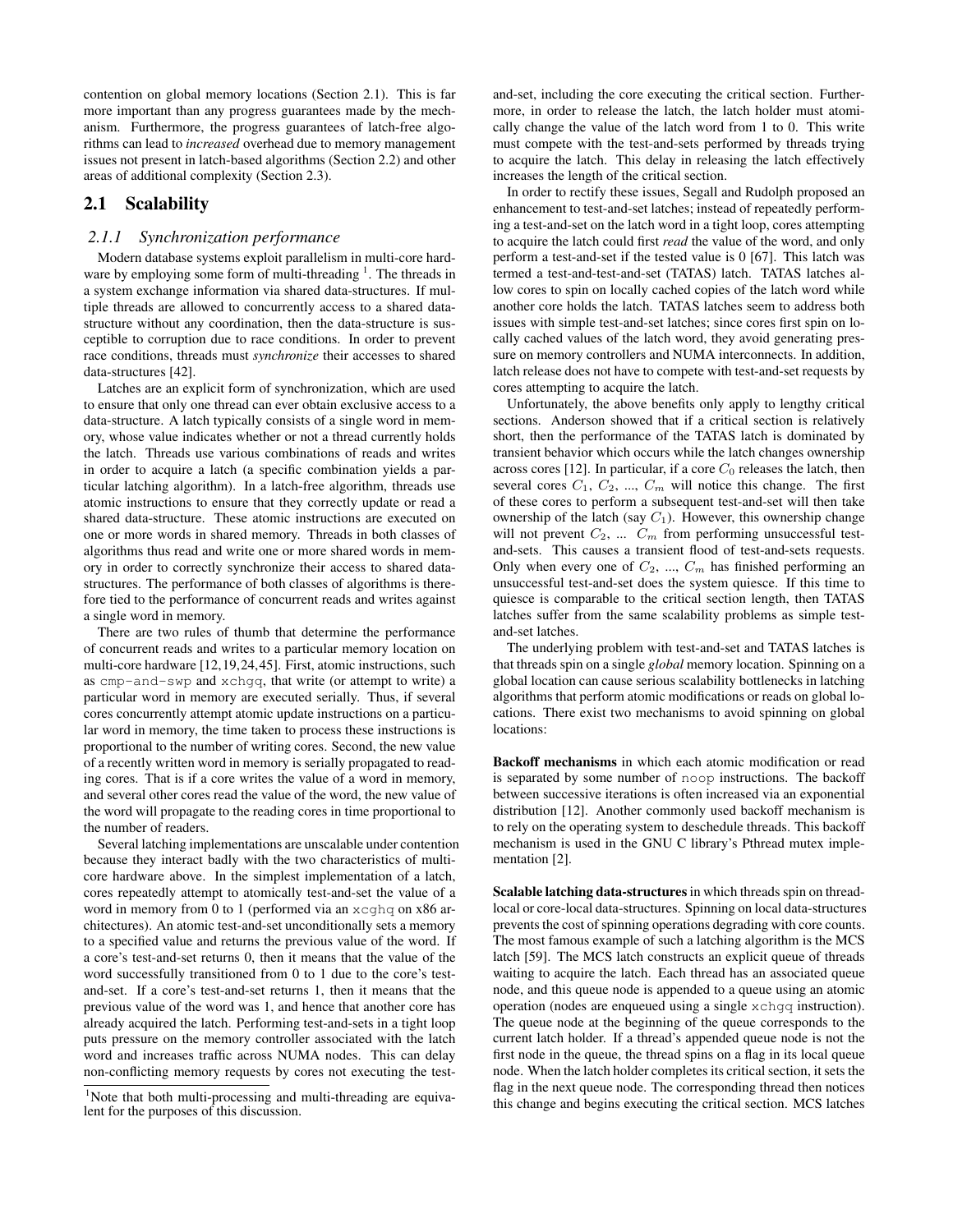avoid the scalability bottlenecks of conventional latch implementations because threads do not read or write a shared memory location in a loop; when the latch changes ownership, a single thread writes the next thread's queue node flag, and each thread spins on its local queue node's flag. In contrast, conventional latching implementations permit multiple threads to write to a single global memory location (via test-and-sets) in a loop, and are subject to slow downs because these test-and-set requests are serialized, and induce cache coherence traffic to invalidate and reload cache lines on cores which read the value of the latch word [\[12,](#page-10-3) [19,](#page-10-4) [24,](#page-11-8) [45\]](#page-11-9).

Unlike latch-based algorithms, threads in latch-free algorithms never obtain mutually exclusive access to a shared data-structure. Threads in a latch-free algorithm only use atomic instructions to make their writes atomic. In the vast majority of latch-free algorithms, threads *speculatively* read shared state, perform some local computation based on this speculative read, and attempt to atomically "commit" the computation based on the speculative read [\[38,](#page-11-12) [44,](#page-11-4) [52,](#page-11-6) [62\]](#page-11-13). In the time between the thread's speculative read and attempt to commit, another thread may have invalidated the thread's read due to a conflicting update. Threads typically use the cmp-and-swp instruction to validate that the shared state did not change values.

The cmp-and-swp instruction takes three arguments, the address of a word in memory, the value which word is expected to contain, and a new value. cmp-and-swp checks that the word's value is equal to the old value, and if so, swaps the old value with the new value. If the word's value is not equal to the old value, the instruction leaves it unchanged.

Speculative latch-free algorithms are prone to the same scalability bottlenecks as latching algorithms. If updates fail often due to contention, then threads will repeatedly retry the operation. The repeatedly retried cmp-and-swp instructions are serialized, and lead to slowdowns because they are executed by threads that successfully speculate, as well as those whose speculation fails. These serialized instructions causes failures to slow down the successes. As a consequence, the "conflict window" of a speculative operation effectively increases. If the increase in the "conflict window" is comparable to the length of the speculative computation, then this effect is akin to increasing critical section size in TATAS latches.

Due to the optimistic nature of many latch-free algorithms, and the well-known costs of optimism (such as copying overhead see Section [2.2.1\)](#page-3-2), it is tempting to conclude that the differences between speculative latch-free and non-speculative latch-based algorithms are analogous to the differences between optimistic and pessimistic concurrency control in database systems [\[49\]](#page-11-14). However, this paper aims to show that the *opposite* is closer to the truth. Speculative latch-free algorithms and latch-based algorithms are more alike than different because both classes of algorithms perform updates to shared memory locations. As a consequence, under contention, both classes of algorithms are governed by the same underlying hardware performance characteristics. In contrast, the differences between optimistic and pessimistic concurrency control in database systems arise due to their contention handling mechanisms — pessimistic concurrency control blocks the execution of a transaction in the presence of another conflicting transaction, while optimistic concurrency control aborts transactions upon detecting conflicts. Optimistic and pessimistic concurrency control are thus governed by a different set of tradeoffs; optimistic concurrency control wastes resources in a fully loaded system under high contention, while pessimistic concurrency control produces unnecessarily conservative schedules in an under-loaded system under low contention [\[10\]](#page-10-6).

Another point to note is that the techniques used by scalable latching implementations cannot be directly used by latch-free implementations. Scalable latching implementations effectively determine the order in which threads can take ownership of a latch a priori. If a thread is delayed after having determined its priority, then every later thread of lower priority is delayed. However, latchfree algorithms must guarantee that the delay or failure of a particular thread *never* prevents other threads from making progress. As a consequence, pre-determining the order in which threads execute a critical section is incompatible with latch-free algorithms' theoretical guarantees, and can, at best, only be used as an auxiliary contention handling mechanism; when using pre-determined thread priorities a latch-free algorithm must have a way to "timeout" of the pre-determined order and fall-back to using cmp-and-swp operations [\[26\]](#page-11-15).

### *2.1.2 Scheduling requests*

Database systems use the notion of *multi-programming levels* (MPLs) to determine the maximum number of requests that can simultaneously execute. Database systems typically implement MPLs by assigning each request to an abstract *DB worker*, which corresponds to the execution context of the request within the database. DB workers are then mapped to an operating system execution context, such as a process or thread [\[39\]](#page-11-16). The choice of mapping from DB workers to OS contexts can have a significant impact on performance.

If the number of OS contexts exceeds the number of available CPU cores, then at least two contexts will be multiplexed over a single CPU core. The scheduling of OS contexts is handled by the operating system, which assigns a fixed time slice to each context, and preempts a context when its slice expires. Despite proposals for workload-aware schedulers [\[13\]](#page-10-7), operating systems are usually unaware of whether preempted contexts have acquired latches. A context may therefore be preempted *while* it is holding a latch.

Most (but not all) database systems assign each DB worker to a single OS context (by either creating a new context or maintaining a pool of free contexts), and rely on the OS to timeslice contexts on CPU cores [\[39\]](#page-11-16). In addition, database systems traditionally use MPLs far higher than the number of available CPU cores. They therefore typically have more DB workers than available CPU cores. In database systems in which there is a 1:1 correspondence between DB workers and OS contexts (including most widely-used database systems), the number of OS contexts significantly exceeds the number of available CPU cores. This can lead to thrashing due to latch holder preemption.

In this traditional database system architecture, the progress guarantees of latch-free algorithms are extremely valuable because a preempted context will never block or delay the execution of other contexts in the system (Section [2\)](#page-0-0). Prior research has therefore (correctly) advocated that latch-free algorithms offer a "drop-in" solution to the preemption problem.

However, the root cause of the preemption problem is *not* database systems' use of latches, but rather that database systems use more OS contexts than available CPU cores and their reliance on an OS with insufficient knowledge about user-level synchronization to schedule these contexts. There is no fundamental reason that forces database systems to implement multi-programming by assigning requests to unique contexts. Instead of assigning requests to unique contexts, a database system could itself implement a scheduling mechanism in user-space without relying on OS support [\[39\]](#page-11-16). This scheduling mechanism could ensure that it never uses more contexts than available CPU cores. Several research prototypes and new main-memory DBMS products already use this process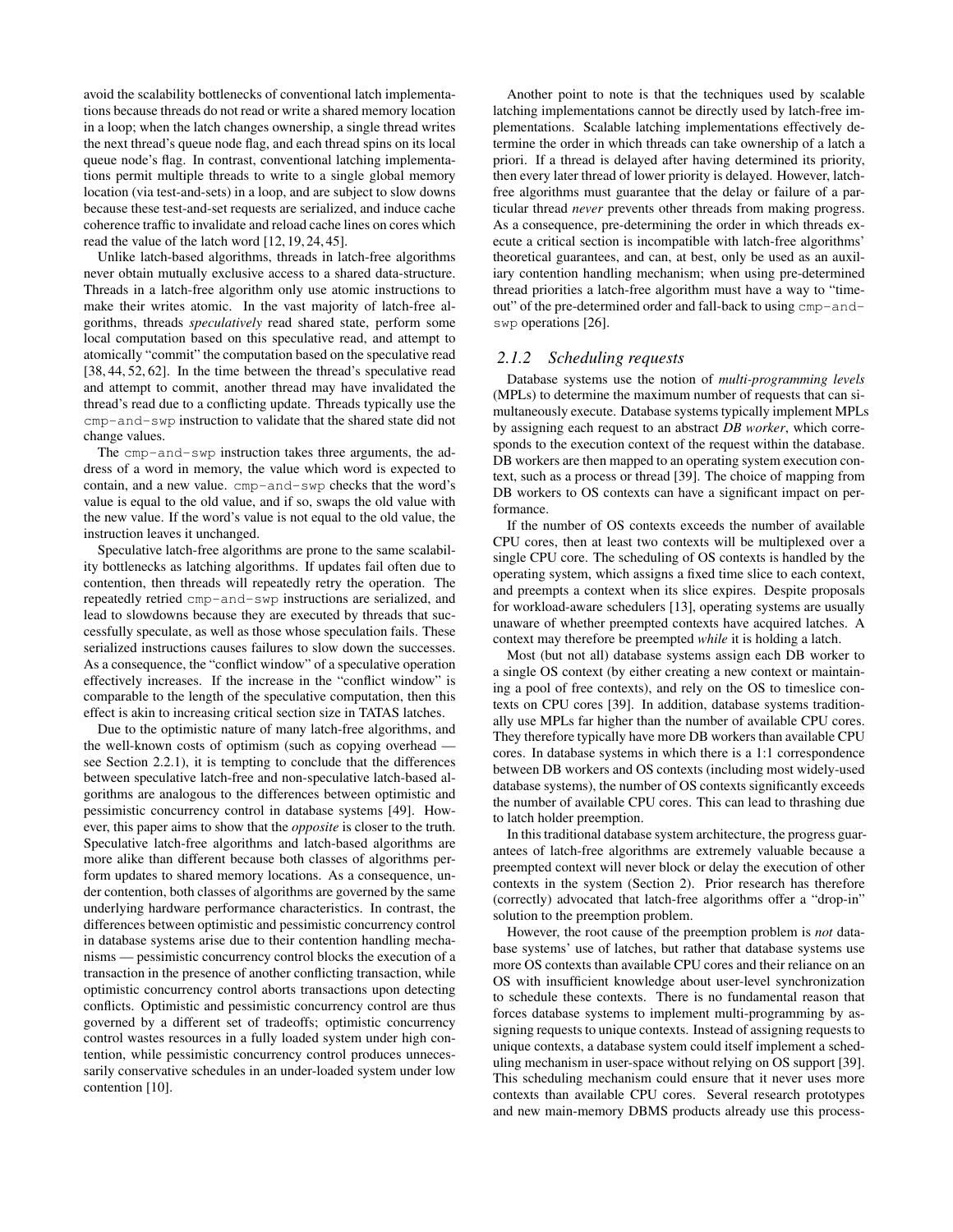ing model [\[31](#page-11-17)[,37,](#page-11-18)[65,](#page-11-19)[66,](#page-11-20)[72,](#page-11-21)[74,](#page-11-22)[75\]](#page-11-23). Furthermore, database systems have a long tradition of implementing user-level scheduling of contexts (via DBMS threads) in environments where OS support for multi-processing was non-existent or inefficient [\[71\]](#page-11-24).

Researchers in the software transactional memory (STM) community have also made the case that a system should limit the number of contexts it uses to the number of available CPU cores [\[30\]](#page-11-25). Early STM algorithms were designed to be non-blocking or waitfree so as to be robust to unexpected sources of delay beyond the control of the application (such as thread preemptions and page faults) [\[34\]](#page-11-26). However, more recent STM algorithms forego nonblocking and wait-free synchronization, and instead use latches to synchronize conflicting transactions [\[27,](#page-11-27) [28,](#page-11-28) [30\]](#page-11-25). Latches simplify STM algorithms and permit the use of important optimizations, such as in-place updates, which latch-free algorithms preclude. (Section [2.2](#page-3-0) discusses some of these issues in detail.)

### <span id="page-3-0"></span>2.2 Memory management

Latch-based algorithms do not permit a thread access to a datastructure if one or more conflicting threads are concurrently accessing the data-structure. In contrast, latch-free algorithms cannot restrict a thread from accessing a data-structure due to the presence of conflicting threads, because the restricted thread is unable to make progress if any conflicting thread is delayed. These delays violate latch-free algorithms' stringent progress guarantees (Section [2\)](#page-0-0) [\[40,](#page-11-0) [41,](#page-11-1) [43\]](#page-11-2). As a consequence, latch-free algorithms must permit threads *unrestricted* access to a data-structure. This requirement has subtle implications on latch-free algorithms' design.

#### <span id="page-3-2"></span>*2.2.1 Copying overhead*

In a latching algorithm, threads acquire latches to update shared data-structures. A thread which has acquired a latch is guaranteed mutually exclusive access to the data-structure protected by the latch. The thread can therefore perform in-place updates on the data-structure. These updates may temporarily make the datastructure inconsistent with respect to program invariants [\[9\]](#page-10-8). These inconsistencies are safe because the latch prevents other threads from accessing the data-structure, and hence noticing temporary inconsistencies due to in-place updates.

In contrast, latch-free algorithms must permit a thread unrestricted access to a data-structure, even while other threads attempt conflicting reads or writes. Threads must always be permitted unrestricted access to a data-structure because of the stringent progress guarantees latch-free algorithms provide. In order to allow threads to make progress regardless of the presence of conflicting threads, the state of the data-structure must *always* be consistent. As a consequence, in order to update a complex data-structure, threads must make a copy of a data-structure (or a portion of a data-structure), and perform their updates against this local copy. These updates are made visible to other threads via an atomic instruction [\[11,](#page-10-9) [36,](#page-11-29) [43,](#page-11-2) [56\]](#page-11-30).

Latch-free algorithms that perform updates on complex datastructures must therefore pay the extra cost of copying a portion of a data-structure. Furthermore, if the algorithm in question is speculative, then the cost of copying the data-structure extends the duration of conflict window in which the update has a chance of failing (Section [2.1.1\)](#page-1-2). Finally, operating on copies of data-structures can lead to worse cache utilization than in-place updates.

#### *2.2.2 Garbage collection*

Since latch-free algorithms permit multiple threads to simultaneously operate on an object, if an object is deleted by a thread, then its memory cannot be immediately freed to the operating system or allocator. This is because one or more threads may still be accessing the deleted object. Latch-free algorithms on dynamic data-structures therefore typically use a form of deferred memory reclamation. Examples of deferred memory reclamation include hazard pointers [\[60\]](#page-11-31) and epoch-based reclamation [\[58\]](#page-11-32).

There are two problems associated with deferred memory reclamation. First, they impose extra overhead in order to determine when an object can be safely reclaimed. It should be noted that some techniques, such as the epoch-based mechanism used in readcopy-update [\[58\]](#page-11-32), have very low overhead. However, the choice of reclamation technique is not independent of the algorithm [\[44\]](#page-11-4).

Second, and more importantly, deferred memory reclamation cannot be used as a black box, in the way that conventional memory allocators are used. Instead, memory reclamation logic is *algorithm dependent*, and therefore entangled with the implementation of a latch-free algorithm. For instance, the addition of correct memory reclamation to Michael and Scott's lock-free queue [\[62\]](#page-11-13) requires non-trivial changes to the algorithm itself [\[60\]](#page-11-31).

### *2.2.3 Memory re-use*

If a thread uses cmp-and-swp instructions for correctness, it may miss concurrent updates by other threads. Consider the following sequence of events. Thread  $T$  reads the value A from a word in memory. Thread  $T'$  changes the value of the word from A to B, and then back to A. If  $T$  then attempts to  $\text{cmp-and-swp}$  the value of the word based on its earlier read, it will succeed despite the fact that the word's value changed twice: from A to B, and back to A. This behavior, known as the *ABA problem*, can lead to subtle bugs if correctness depends on the the fact that no intervening updates occurred between  $T$ 's read and its cmp-and-swp [\[42\]](#page-11-7).

The ABA problem typically manifests in latch-free algorithms on pointer-based data-structures, such as linked-lists and queues. For instance, consider a latch-free implementation of a sorted linked-list [\[38\]](#page-11-12). In order to insert a new node with value 7  $(N_7)$  in the linked-list, a thread traverses the list until it finds an appropriate pair of adjacent nodes. Suppose the pair of adjacent nodes contain values 5 and 9 ( $N_5$  and  $N_9$ ). The thread performing the insertion sets  $N_7$ 's next pointer to reference  $N_9$ . Next the thread attempts to atomically set  $N_5$ 's next pointer to  $N_7$  while validating that  $N_5$ still points to  $N_9$  using a cmp-and-swp instruction. However, if  $N_5$  is deleted by another thread and then re-inserted with new value 8,  $N_7$ 's cmp-and-swp will still succeed. This is because  $N_7$ 's cmp-and-swp finds that  $N_5$ 's next pointer still points to  $N_9$ . However, this insertion renders the linked-list inconsistent because nodes are no longer sorted.

In the above example, the unfortunate sequence of events occurs because  $N_5$  is re-used between the time  $N_7$ 's thread performs a read and cmp-and-swp [\[42\]](#page-11-7). Preventing the ABA problem requires a mechanism that makes freed memory available to threads after no references to the freed memory can possibly exist. The ABA problem is subtly different from the garbage collection problem; garbage collection ensures that memory is not freed too early, while ABA prevention ensures that memory is not*re-used* too early.

### <span id="page-3-1"></span>2.3 Complexity

Latch-free algorithms are notoriously complex to specify, let alone implement. Indeed, even experts have designed incorrect algorithms that have required corrections to be incorporated over time. For instance, Valois' lock-free linked list algorithm [\[76\]](#page-11-33) was shown to contain a race condition [\[61\]](#page-11-34). Michael and Scott's lock-free queue algorithm [\[62\]](#page-11-13) contained two errors, identified and rectified two years later [\[63\]](#page-11-35).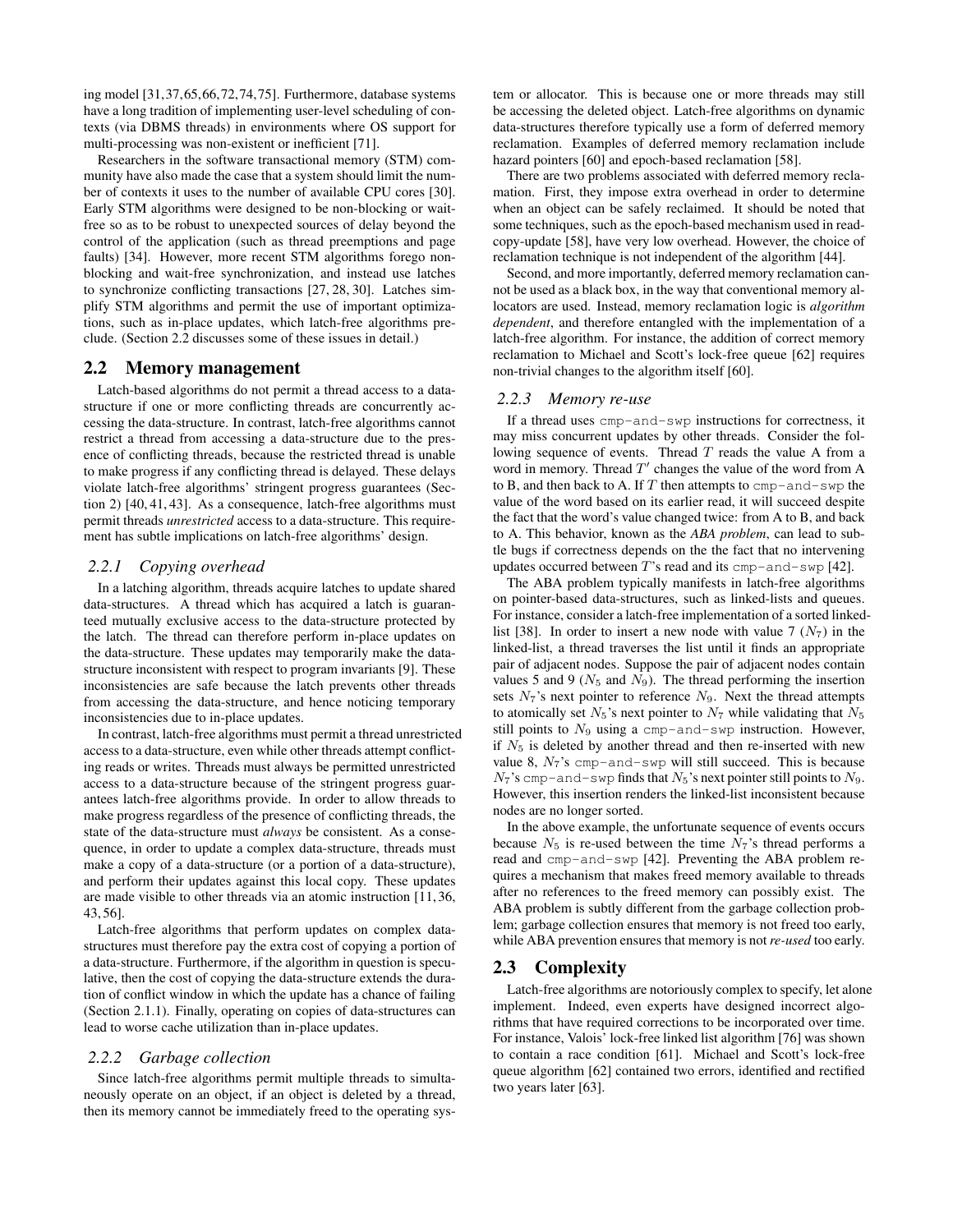### *2.3.1 Modularity*

Researchers have argued that latch-free algorithms can simplify the design of operating systems. Operating systems are susceptible to deadlocks if interrupt handler code and non-interrupt handler code acquire the same latch [\[9\]](#page-10-8). Since latch-free algorithms can never lead to deadlocks, researchers and practitioners have proposed using latch-free algorithms to simplify interrupt handler code [\[20,](#page-10-10) [36\]](#page-11-29).

Fortunately, database system threads and processes never have to deal with interrupts. Latch-free algorithms therefore do not provide the same modularity benefits to databases as they do to OS kernels. Indeed, one could argue that latch-free algorithms *decrease* modularity in non-interruptible systems, such as databases, because they require idiosyncratic memory management code (Section [2.2\)](#page-3-0).

### 2.4 Discussion

While the focus of this section has been the limitations and overheads of latch-free algorithms, there certainly exist scenarios where latch-free algorithms may provide better scalability than latch-based algorithms. For instance, certain latch-free algorithms permit multiple threads to make changes to a data-structure concurrently [\[38,](#page-11-12) [44,](#page-11-4) [76\]](#page-11-33).

In general, developers and architects should determine how their algorithms interact with the performance characteristics of multicore hardware (Section [2.1.1\)](#page-1-2). Simply converting a latch-based algorithm to a latch-free algorithm is rarely a recipe for success. Indeed, there exist concurrent algorithms that *combine* latches with and synchronization-free operations to good effect. For example, the read-copy-update technique [\[58\]](#page-11-32) (widely used in the Linux kernel) and the Masstree main-memory index structure [\[57\]](#page-11-36) both update no meta-data for reads but use latches for writes.

# 3. CASE STUDY: TREE-BASED INDEXES

Indexes are well-known to be an important component of database systems. They allow fast access to database records, and typically implement an interface for inserting, deleting, and searching index entries. At any point in time, multiple insert, delete, and search requests may be concurrently executing against an index. Indexes must therefore support employ synchronization mechanisms to correctly order concurrent requests.

Tree-based indexes, such as B<sup>+</sup>trees, are an important class of index because they provide an *ordered* record access method [\[22\]](#page-10-11). Ordered access methods can be used to evaluate range predicates and scans. B<sup>+</sup>trees provide an associative mapping from index values to sets of records. Like all tree-based data-structures, B+trees are hierarchical. Leaves store a set of record-identifiers corresponding to particular index values, while internal nodes only store metadata to navigate to index values at the leaves  $[22]$ . Every B<sup>+</sup>tree consists of a single root node, and every other node is accessed via the root. This hierarchy makes it challenging to implement B<sup>+</sup>trees' interface in a scalable manner — every updater and reader must traverse the tree from the root, and must therefore synchronize their access to the root. The root and, in general, nodes higher up in the tree can therefore turn into scalability bottlenecks. This section discusses the design of concurrency control mechanisms for B<sup>+</sup>trees that address the scalability challenges above.

### 3.1 Contention for logical locks

The most well known mechanism for correctly synchronizing concurrent B<sup>+</sup>tree operations is *latch coupling* [\[70\]](#page-11-37). Starting from the root, a request acquires a latch on a node, determines a child node to follow, and recursively continues this process for the child node. A search acquires intention-shared (IS) latches on nodes, and releases a node's latch once a child node's latch is acquired. An update (insert or delete) acquires shared-intention-exclusive (SIX) latches on nodes. An updater holds SIX latches on a sequence of consecutive internal nodes until it is certain that the nodes are safe from modification [\[70\]](#page-11-37). If an operation attempts to insert a new entry in a full leaf node, the leaf node is split into two nodes. This causes an insertion to occur in the parent node, which in turn may cause the parent to split if it is full, and so forth. A node may similarly be deleted when the number of elements it contains is below a threshold. Update requests convert their SIX latches to exclusive (X) latches for every internal node that needs to be updated due to the insertion or deletion of child nodes.

SIX latch requests are compatible with IS requests, but incompatible with other SIX requests. Thus, an updater allows readers to simultaneous access to a node, but prevents other updaters from accessing the node. This latching strategy is pessimistic; updaters acquire SIX latches in *anticipation* of modifications and thus block other updaters from accessing the node, even though the node may never actually be modified. It should be noted that because of B<sup>+</sup>trees' hierarchical organization, the likelihood of a internal node being modified due to a deletion or insertion of a child node decreases *exponentially* from leaf to root. As a consequence, SIX latches on "higher up" internal nodes, such as the root, are mostly held for short durations, typically only while the updater checks whether child node is full. Nevertheless, even short duration SIX latches on the root can significantly impact the performance of B<sup>+</sup>trees. Indeed, in their B<sup>+</sup>tree performance study, Srinivasan and Carey found that SIX latches can significantly deteriorate performance even when the number of updates in a workload is much smaller than the number of searches [\[70\]](#page-11-37).

Subsequent B<sup>+</sup>tree algorithms were designed to avoid blocking requests on the root node, even for short durations. In these algorithms, updaters descend to the appropriate leaf using the same latch mode as searches (in S or IS modes). Upon reaching the leaf and detecting the need for node insertion or deletion, updaters perform internal node modifications moving from leaves to higher up nodes. Based on the techniques they use to correctly interleave tree descent and bottom-up modification requests, these algorithms can be classified into two categories. First, those such as ARIES/IM, which use a form of optimistic concurrency control to synchronize reads by descending requests and bottom-up modifications [64]. Second, those such as B<sup>link</sup> trees, which maintain extra information in internal nodes so that reads can always correctly navigate the tree [\[50\]](#page-11-38).

# <span id="page-4-0"></span>3.2 Contention on shared memory

In both ARIES/IM and the  $B^{\text{link}}$  tree, threads descending the tree latch couple their way down to leaves using shared latches. As a consequence, both algorithms permit significantly more concurrency than B<sup>+</sup>tree algorithms in which descending update requests employ SIX latches [\[70\]](#page-11-37). On today's multi-core hardware, however, read latch acquisition is not a negligible cost in the presence of contention. Even though individual operations request the same compatible latch mode, each operation causes some modification of shared internal latch meta-data, such as a counter representing the number of readers [\[5,](#page-10-12) [66\]](#page-11-20). Since every operation traverses the tree via the root, this internal meta-data is updated on every operation, even if no pair of operations actually conflicts. If multiple requests concurrently attempt to traverse the tree, then the time to update the root latch's meta-data is proportional to the number of concurrent requests (Section [2.1\)](#page-1-0). Modern B<sup>+</sup>tree indexing algorithms are designed to avoid this frequent synchronization, while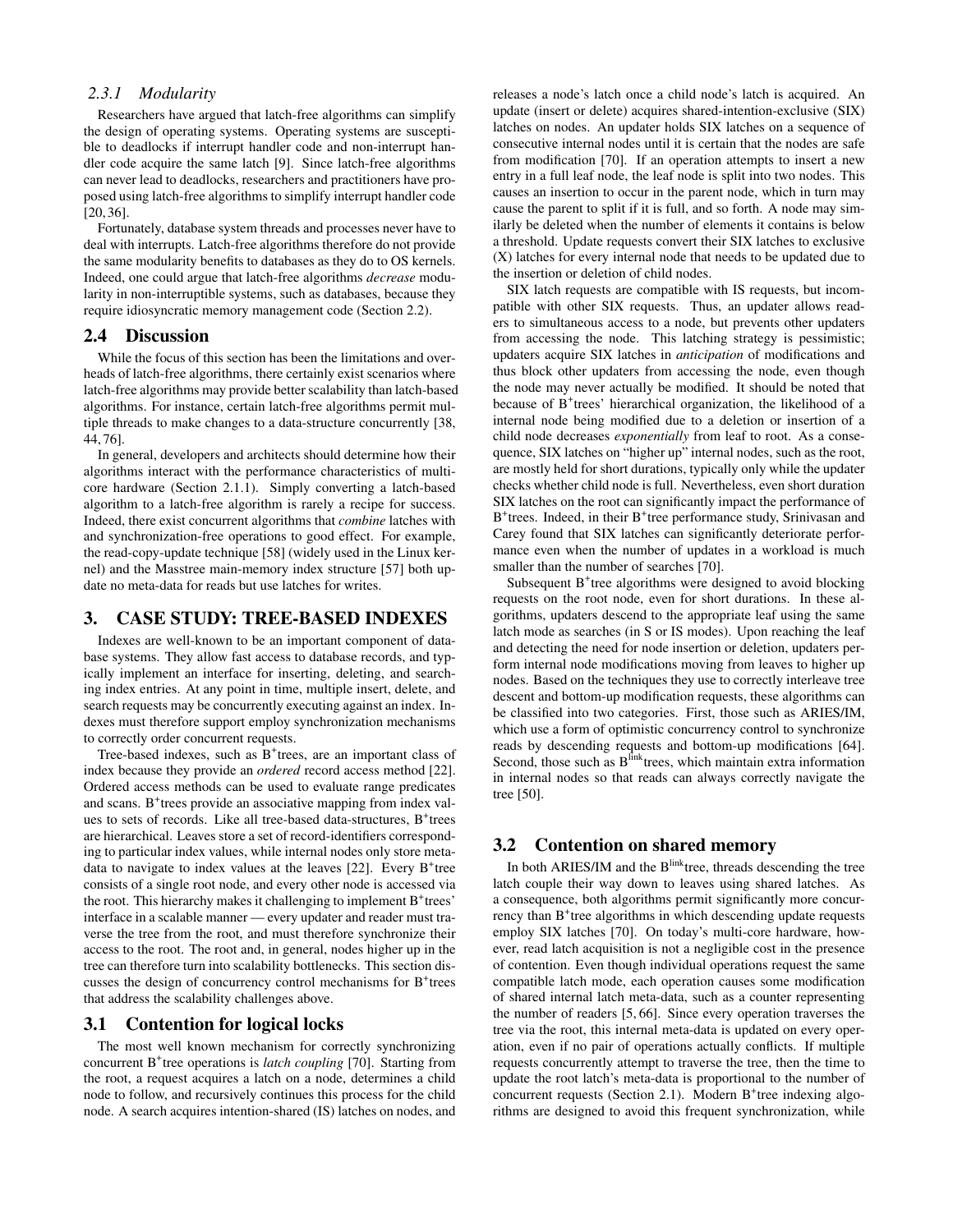using bottom-up algorithms for tree modifications (in the spirit of B<sup>link</sup>trees [\[50\]](#page-11-38) and ARIES/IM [64]).

Cha et al. proposed an optimistic reader-writer synchronization mechanism for B<sup>link</sup>trees, OLFIT [\[21\]](#page-10-13). In OLFIT, requests acquire exclusive latches to update a node and increment a node-specific version number. To read a node, a request waits for the latch to be released, reads the version number, and optimistically reads the node's contents. This read is then validated by checking that the node's version number is unchanged. Reading a node, performed by every request while descending the tree, therefore requires no writes to shared memory locations. Furthermore while node updates acquire an exclusive latch, nodes higher up in the tree, such as the root, are updated exponentially less often than leaves. As a consequence, OLFIT eliminates frequent synchronization on the root. OLFIT's use of timestamps to validate optimistic reads is a powerful design pattern for scalable reader-writer synchronization. Timestamp-based validation forms the basis of several recent systems, including Masstree [\[57\]](#page-11-36), a main-memory multi-core index, and Silo [\[75\]](#page-11-23), an optimistic main-memory multi-core database.

In a similar vein, the Bw-tree uses multi-versioning to eliminate the need for reads to update shared meta-data [\[52\]](#page-11-6). The Bwtree maintains a node's state as a linked-list of immutable "deltas", which must be combined to produce the state of the node. Requests update a node by encoding the update in a new immutable delta, and appending the delta to a node's linked-list. Requests read a node's state by combining the linked-list of updates. The linkedlist is periodically compacted to bound the overhead of combining deltas. Bw-tree requests can read a node's state without interacting with updates — reads construct a snapshot of a node state by following a linked-list of immutable deltas, while updates perform a latch-free append on the tail of the linked-list. However, the increase in concurrency comes at the expense of increased read overhead due to pointer dereferences and CPU cycles involved in constructing a node's state from a linked-list of deltas.

The OLFIT and Bw-tree algorithms differ due to their use of latch-based and latch-free mechanisms, respectively. This difference *does not* impact the scalability of either algorithm. Instead, both algorithms are scalable because requests avoid updating frequently accessed shared memory, such as the root node, while descending the tree. Both algorithms can therefore avoid the scalability limitations of sequential updates to a single memory location at the hardware-level (Section [2.1\)](#page-1-0).

# <span id="page-5-2"></span>4. EXPERIMENTAL EVALUATION

# <span id="page-5-1"></span>4.1 Microbenchmarks

This section compares the performance of a latch-free synchronization algorithm to three classes of latching algorithms; a busywaiting spinlock (TATAS spinlocks), backoff latches which put threads to sleep under contention (Pthread mutexes), and scalable latches which avoid spinning on a global memory location (MCS latches). We evaluate each synchronization primitive on a benchmarking framework which precisely controls amount of parallel and serial work each thread must perform. Threads execute in two phases a serial and parallel phase. Both serial and parallel phases consist of a fixed number of noop instructions. The duration of the serial and parallel phases is varied by changing the number of noop instructions to execute.

The synchronization algorithms differ in the mechanism they use to execute the serial phase. In the latching algorithms, each thread can only execute the serial phase if it owns the corresponding latch. Threads in the latch-free algorithm use the approach proposed in Herlihy's generic methodology for constructing latch-free objects [\[43\]](#page-11-2). Each thread reads the value of a counter prior to executing the serial phase, speculatively executes the serial phase, and then attempts to atomically cmp-and-swp the old counter value with its incremented value. The thread successfully executes its serial phase if the cmp-and-swp succeeds. If the cmp-and-swp fails, the thread reads the value of the counter again and attempts to reexecute the serial phase. The latch-free algorithm is representative of other implementations of linearizable latch-free data-structures [\[41,](#page-11-1)[44](#page-11-4)[,52,](#page-11-6)[62\]](#page-11-13). The latch-free algorithm contains an optimization to reduce spurious cmp-and-swp instructions executed by a thread. After speculatively executing the serial phase, a thread will first read the value of the counter and check that the value is unchanged before attempting a cmp-and-swp instruction [\[18\]](#page-10-14). We do not account for latch-free algorithms' memory management overhead (Section [2.2\)](#page-3-0).

We run our experiments on a single 80-core machine, consisting of eight 10-core Intel E7-8850 processors and 128GB of memory. The operating system used is Linux, kernel version 3.19.0-61. We perform three sets of experiments, each corresponding to a particular level of contention; low, medium, and high. The parallel phase in each experiment consists of 200,000 cycles, while the low, medium, and high contention serial phases respectively consist of 100, 1,000, and 10,000 cycles. These serial phase lengths respectively correspond to 0.05%, 0.5%, and 5% of the parallel phase.

#### *4.1.1 Low contention*

Figure [1](#page-5-0) shows the results of the low contention experiment. All algorithms scale perfectly when the number of threads is less than or equal to the number of available CPU cores (note that the x-axis uses a log-scale). Figure [1b](#page-5-0) shows the latency distribution of each algorithm under 80 threads (the number of threads is equal to the number of available CPU cores) — there no significant difference between the algorithms.

<span id="page-5-0"></span>

Figure 1: Performance of synchronization algorithms under low contention. Serial phase = 100 cycles. Parallel phase =  $200,000$  cycles. Serial phase =  $0.05\%$  Parallel phase.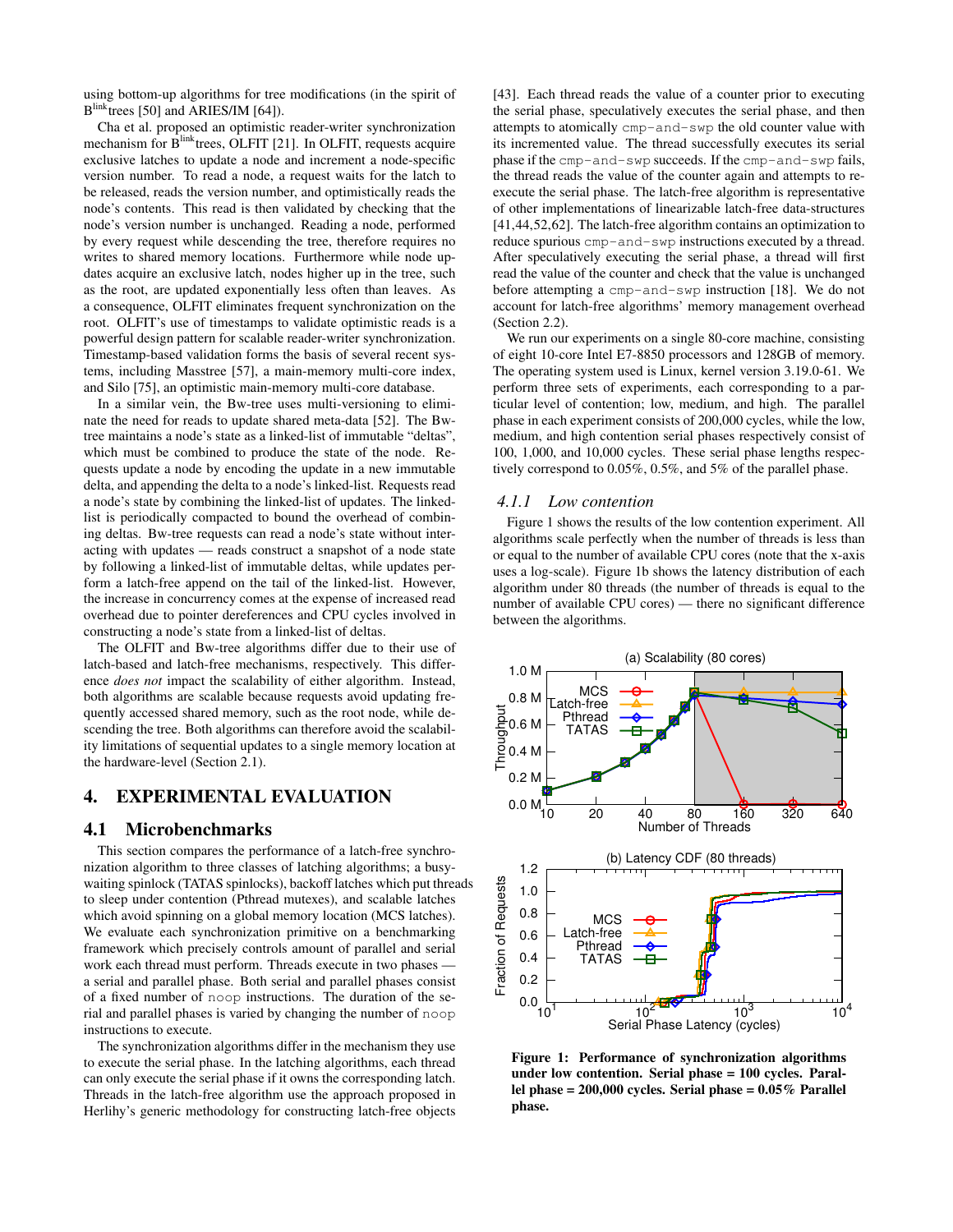When the number of threads exceeds the available CPU cores, we see differences between each algorithm. The MCS latch's throughput completely collapses. The MCS latch constructs a queue of threads waiting to acquire the latch. If any thread in the queue is preempted, even if it does not yet own the latch, then all later threads are delayed until the preempted thread is rescheduled. In contrast, the TATAS latch's throughput does not degrade as significantly because, unlike in the MCS latch, preemptions of threads that do not hold the latch do not affect other threads. The Pthread latch's throughput also degrades with increasing thread count, but outperforms the TATAS latch. The Pthread latch puts threads to sleep in the kernel if they fail to acquire the latch [\[2\]](#page-10-5). If a thread is preempted while holding the latch, other threads will fail to acquire the latch and get put to sleep in the kernel. The kernel is eventually left with no choice but to execute the thread which holds the latch because other threads get put to sleep before their scheduling quantum expires. This has the effect of diminishing the impact of preemption on the Pthread latch's throughput.

In contrast to the latch-based algorithms, the latch-free algorithm's throughput is unaffected by increasing the number of threads beyond available CPU cores. Throughput does not decrease because thread preemption in the latch-free algorithm never impedes other threads. Throughput does not increase because the server's physical CPU resources are fully utilized at 80 threads. (The server contains 80 CPU cores.) The use of more threads, beyond 80, therefore does not increase throughput.

#### *4.1.2 Medium contention*

Figure [2](#page-6-0) shows the results of the medium contention experiment (serial phase is 0.5% of the parallel phase).

<span id="page-6-0"></span>

Figure 2: Performance of synchronization algorithms under medium contention. Serial phase = 1,000 cycles. Parallel phase  $= 200,000$  cycles. Serial phase  $= 0.5\%$  Parallel phase.

The TATAS latch scales until 40 cores, but its throughput drops dramatically thereafter; its throughput at 80 cores is less than half its throughput at 10 cores. The reason for the drop in throughput is the transient flood of xchgq instructions executed by cores when the latch changes ownership. These xchgq instructions impede latch holding threads when they attempt to release the latch, effectively increasing the length of the serial phase. Furthermore, the effect of spurious xchgq instructions gets worse with increasing core count because more cores contribute to the transient flood of xchgq instructions.

The latch-free algorithm scales to 50 cores, but like the TATAS latch, its throughput drops significantly thereafter. The reason for the drop in throughput is also similar. Threads read the value of a counter before executing the serial phase, and validate that the value of the counter is the same at the end of the serial phase using a cmp-and-swp instruction. If multiple threads attempt to execute the  $n^{th}$  iteration of the serial phase, then only one thread will succeed. However, some of the threads will also attempt spurious cmp-and-swp instructions because they do not notice the change in the counter value (despite the optimization which checks the value of the counter before attempting the cmp-and-swp). These spurious cmp-and-swp instructions will delay threads attempting to execute later iterations because atomic instructions on the same memory word are executed sequentially. As in the TATAS latch, this effectively increases the length of the serial phase.

The Pthread latch's throughput does not collapse after peaking. This is because the Pthread latch has a built-in contention handling mechanism. Threads attempt to acquire the latch with two successive cmp-and-swp attempts; if they fail, they are put to sleep in the Linux kernel [\[2\]](#page-10-5). The Pthread latch's latency distribution shows the effect of backing-off (Figure [2b\)](#page-6-0). About 75% of serial phase executions occur without threads backing off, while the other 25% are executed by threads that are put to sleep in the kernel — indicated by the two distinct latency profiles of requests. The variance in latency of serial phases executed without backoff (at the left-hand side of the graph) occurs because of competing cmp-and-swp requests.

The MCS latch scales perfectly when the number of threads does not exceed the number of CPU cores. When acquiring the latch, threads perform a single xchgq instruction on the latch word and then spin on a local cache line [\[59\]](#page-11-11), avoiding the overheads associated with transient floods of spurious cmp-and-swp instructions and cache invalidations (Section [2.1.1\)](#page-1-2). The MCS latch's latency distribution has a much smaller mean and variance than other synchronization algorithms. The differences in latency across the last 20% of requests is due to queuing delay.

### *4.1.3 High contention*

Figure [3](#page-7-0) shows the results of the high contention experiment. We set the size of the serial phase to 5% of the parallel phase. The MCS latch's throughput increases until 20 cores and then plateaus. The reason is a lack of parallelism in the workload (1/20th of each transaction is serial).

The TATAS and latch-free algorithms exhibit the same behavior as in the medium contention experiment. Throughput increases until 20 cores and then begins to decrease. The difference between both lines occurs because the TATAS latch's transient behavior when the latch changes ownership *does not* depend on the length of the critical section. This is because cores using the TA-TAS latch spin in a tight loop. In contrast, cores using the latch-free algorithm speculatively execute the serial phase between attempts to commit via cmp-and-swp instructions.

The Pthread latch does not outperform the latch-free algorithm's throughput in this experiment. As Figure [3b](#page-7-0) indicates, a much larger fraction of threads are put to sleep in the Linux kernel (about 75%).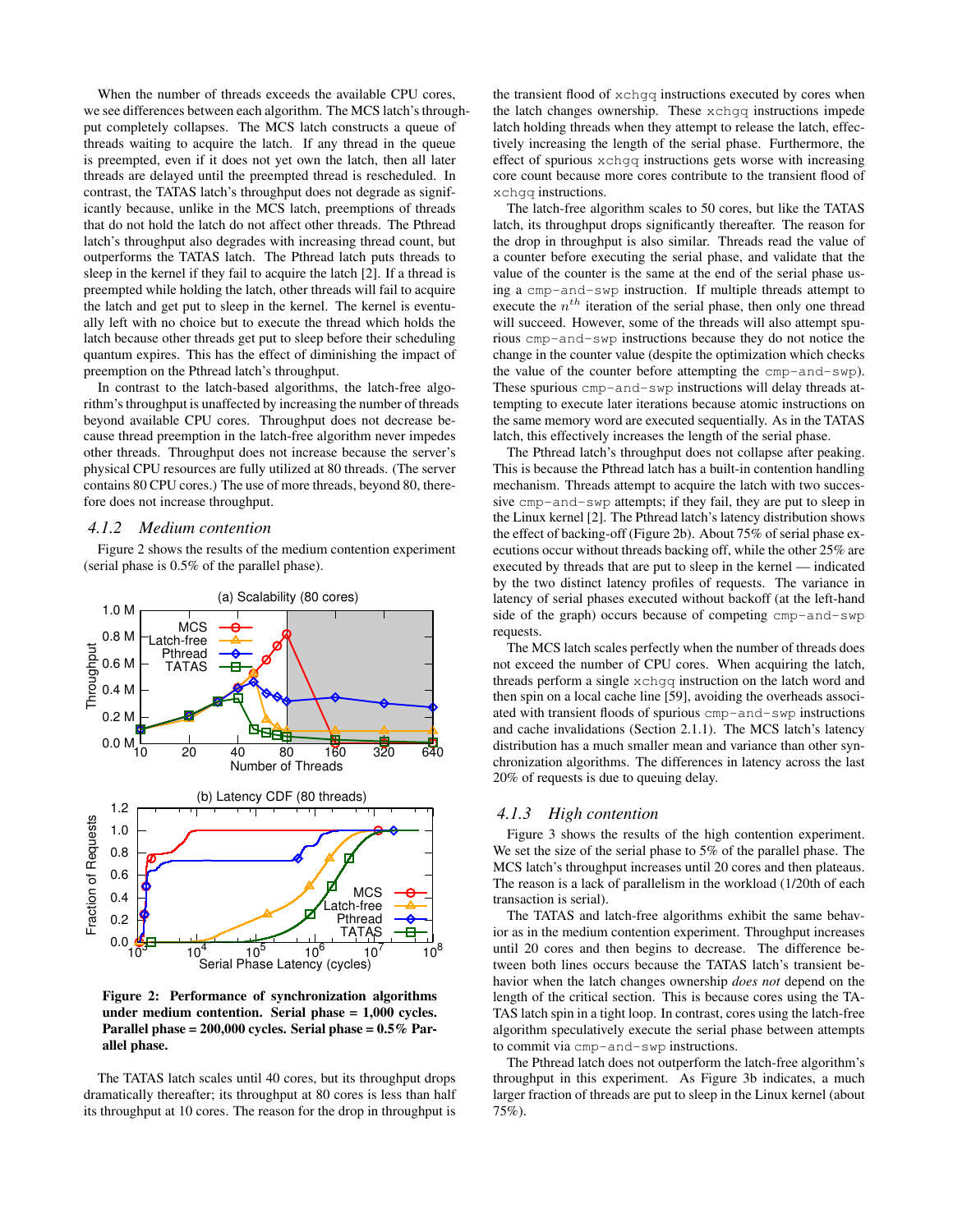<span id="page-7-0"></span>

Figure 3: Performance of synchronization algorithms under high contention. Serial phase = 10,000 cycles. Parallel phase  $= 200,000$  cycles. Serial phase  $= 5\%$  Parallel phase.

Figure [3b](#page-7-0) also shows that the MCS latch provides more reliable performance than any other algorithm. This is because MCS latches determine the priority of threads prior to the execution of the serial phase. The latency trend has an important implication for concurrent applications; if the progress of a system depends on stragglers (for instance, algorithms based on barrier synchronization [\[42\]](#page-11-7)), then non-scalable synchronization algorithms can cause serious degradation in performance.

### 4.2 Queuing experiment

This section shows the effect of avoiding repeated updates against a single shared memory location on a concrete example. We built two versions of a concurrent queue, one latch-based, the other latchfree. Both versions have been used in recently published systems. Jung et al., and Wang and Kimura used the latch-based concurrent queue to construct lists of logical locks in a multi-core optimized lock manager [\[47,](#page-11-39) [78\]](#page-11-40). The latch-based queue is also used to determine thread priorities in the MCS latch [\[59\]](#page-11-11). Levandoski et al. use the latch-free version of the queue to construct linked-lists of delta updates for Bw-tree nodes (Section [3.2\)](#page-4-0) [\[52\]](#page-11-6).

```
1 xchg_{enq} (Node **tail, Node *qnode):<br>2 anode->prev = INVAI.ID2 qnode->prev = INVALID<br>3 old_tail = xchgq(tail
3 old_tail = xchgq(tail, qnode)<br>4 onode->prev = old tail
       4 qnode->prev = old_tail
```
Figure 4: Pseudocode for latch-based enqueue operations using the **xcghq** instruction.

Figure [4](#page-7-1) shows pseudo-code for the latch-based enqueue algorithm. The algorithm takes two arguments, a reference to the tail of the list (which is itself a pointer to a node), and a reference to the

node to be inserted. The new node's prev pointer is first marked as INVALID (line 2). The algorithm then atomically changes the tail to point to new node using the xchgq instruction (line 3). The xchgq instruction returns the prior value of the tail, and the new node's prev pointer is then changed to reference the old tail value (line 4). The list is temporarily rendered inconsistent between lines 3 and 4 — after atomically changing the tail to reference the new node (line 3), the node's prev pointer does not yet point to the valid prior node. To prevent threads concurrently traversing the list from observing this inconsistency, the new node's prev pointer is marked INVALID on line 2. Traversing threads spin on any node's INVALID prev pointer until it is changed by the inserting thread on line 4. A new node's prev pointer effectively serves as an exclusive latch to prevent traversing threads from observing inconsistent state.

<span id="page-7-2"></span>

| -1             | cmpswp_enq(Node **tail, Node *qnode):  |
|----------------|----------------------------------------|
| 2              | while True:                            |
| 3              | qnode->prev = $*tail$                  |
| $\overline{4}$ | if $cmpswp(tail, qnode->prev, qnode):$ |
|                | break                                  |

Figure 5: Pseudocode for latch-free enqueue operations using the **cmp-and-swp** instruction.

Figure [5](#page-7-2) shows pseudo-code for the latch-free enqueue algorithm. The latch-free enqueue algorithm takes a reference to the list tail and a reference to the new node as input. The algorithm first and optimistically sets the new node's prev pointer to the value of the tail. The tail's value is obtained by performing a read from memory (line 3). The algorithm then attempts to atomically insert the new node into the list by using an atomic cmp-and-swp instruction. The cmp-and-swp atomically compares the latest value of the tail with the new node's prev pointer and sets the tail's value to reference the new node if the comparison succeeds (line 4). If the comparison fails, the cmp-and-swp does not write the tail, and the algorithm retries the steps above.

We compare the performance of these two algorithms using a simple multi-threaded experiment. Each thread repeatedly enqueues new nodes to the tail of a shared list using one of the algorithms above. On successfully performing an enqueue, each thread waits for a specified duration before attempting the next enqueue. We vary contention in the experiment by varying this duration between enqueue requests. We measure the overall throughput of each algorithm (as the number of enqueues performed per second) under low and high contention.

Figure [6a](#page-8-0) shows the result of the high contention experiment. In this experiment, the duration between a successful enqueue and the next enqueue on every thread is set to 10,000 cycles. Both algorithms suffer from the scalability bottleneck of frequently updating the tail  $-\infty$ chgq and cmp-and-swp instructions are executed sequentially against the tail. However, the latch-based algorithm outperforms the latch-free algorithm by nearly 3x at 80 threads. The difference arises because the latch-free algorithm executes both successful and unsuccessful cmp-and-swp operations against the tail. There are two sources of unsuccessful cmp-andswp operations. First, several threads may read the latest value of the tail and subsequently attempt to atomically insert their new nodes into the list, but only one will succeed. Second, due to hardware delays in propagating changes in the tail's value (Section [2.1\)](#page-1-0), some threads may read a stale tail value and perform a spurious cmp-and-swp which will never succeed. The latch-free algorithm in our microbenchmark evaluation experienced similar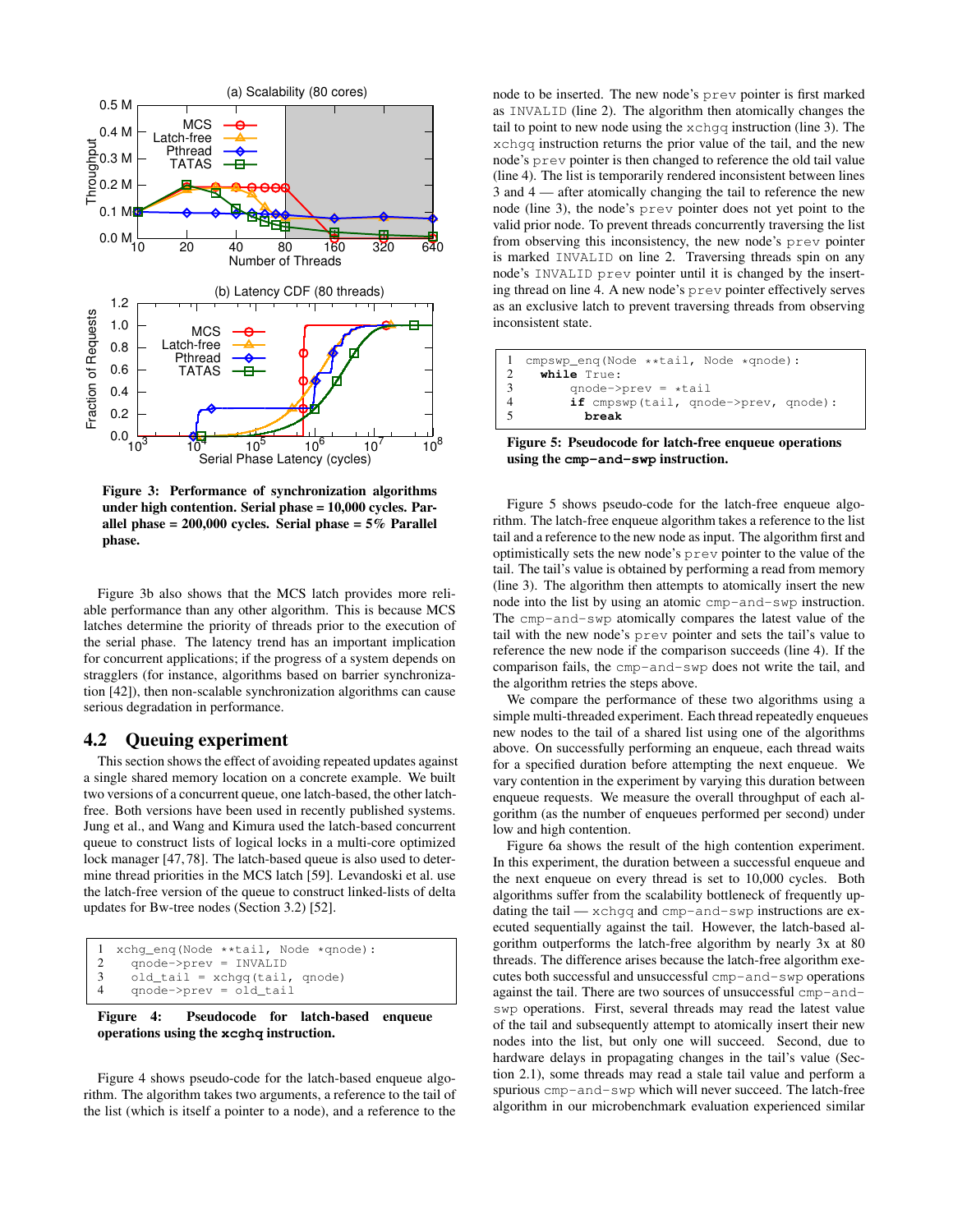<span id="page-8-0"></span>

Figure 6: Scalability of latch-free and latch-based queues under high and low contention. Throughput is measured as number of successful enqueues per second.

sources of overhead (Section [4.1\)](#page-5-1). In contrast, the latch-based algorithm performs strictly as many xchgq instructions as there are enqueues, and therefore experiences significantly less contention for the tail of the linked-list.

Note that in the latch-based xchgq algorithm, threads traversing the list must sometimes pay the cost of waiting for a newly inserted node's prev pointer to transition from INVALID to a valid reference. However, this cost is minimal because a newly inserted node's INVALID pointer is changed in the instruction following the xchgq (Figure [4\)](#page-7-1). Furthermore, since a node's prev pointer can only be updated by the corresponding inserting thread, the thread experiences no contention while changing a node's prev pointer.

Figure [6b](#page-8-0) shows the result of the low contention experiment. The duration between a successful enqueue and the next enqueue in this case is set to 100,000 cycles. There is no difference in the throughput of the algorithms under low contention.

The experiments in this section show the importance of designing synchronization mechanisms that minimize repeated updates on contended shared memory locations. Repeated updates can cause scalability issues because they are processed sequentially, and therefore increase the amount of sequential execution in a concurrent program. A synchronization algorithm's ability to reduce the number of these sequential operations on shared memory locations is the single biggest factor that influences its scalability.

### 5. IMPLICATIONS

The results of our experimental evaluation indicate that, at the hardware level, the only factor that affects the scalability of a synchronization mechanism is its ability to avoid repeatedly reading or writing a particular location in memory. This can be achieved by designing synchronization algorithms in which threads spin on different memory locations (as in the MCS latch) or use backoff-based contention management mechanisms (as in the Pthread latch). However, we also found that when a system is over-subscribed, preemptive scheduling can impact the performance of user-space synchronization mechanisms. Based on these observations, this section outlines avenues for future research in the design of multi-core database systems.

### 5.1 Context scheduling mechanisms

The limitations of user-level scheduling mechanisms arise because context scheduling software underneath the database, such as the operating system or hypervisor, is unaware of user-level scheduling. For instance, in our experimental evaluation (Section [4\)](#page-5-2), both MCS and TATAS latches were built using user-level mechanisms, which performed badly when latch-holding threads were preempted because the number of available threads exceeded the number of available cores. This is far from a database specific problem. For instance, Microsoft's distributed actor-based programming model, Orleans, employs user-level cooperative scheduling of tasks. The authors of the system explicitly state that Orleans is not intended to be run in a multi-tenant environment [\[16\]](#page-10-15). This assumption is often perfectly acceptable, even in virtualized environments. Indeed, Orleans is widely deployed on Microsoft Azure [\[3\]](#page-10-16). Furthermore, several classes of Amazon EC2 guarantee that a single virtual core is assigned exclusive access to a hardware hyperthread [\[1\]](#page-10-17).

The utility of cooperative scheduling for server applications has long been recognized, and has received recent attention from the database research community. For instance, Johnson et al. propose a user-level load control mechanism which detects when a system may be overloaded and dynamically returns threads to the operating system [\[46\]](#page-11-41). Giceva et al. propose building custom operating system mechanisms for non-preemptive task-based scheduling [\[35\]](#page-11-42). In addition, there exists a rich history of research on operating system support, such as scheduler activations [\[13\]](#page-10-7), for user-level scheduling. These mechanisms have seen recent adoption in Windows, which supports *User-Mode Scheduling* (UMS), a form of cooperative user-level thread-scheduling [\[7\]](#page-10-18).

#### 5.2 Message-passing

In general, any concurrent programming model based on communication via shared memory cannot avoid synchronization. If threads can perform conflicting modifications to data, then some form of synchronization – using latching or latch-free mechanisms – is necessary in order to prevent shared data-structures from being rendered inconsistent due to race conditions. The deleterious impact of synchronization on scalability is therefore a fundamental aspect of concurrent programming models based on shared memory.

As an alternative to shared memory, threads can use explicit message-passing as a communication mechanism. The basic idea behind message-passing is to avoid sharing state across multiple threads. Instead, each thread maintains local state, and only that thread is permitted to read or update that state. Explicit messagepassing can circumvent the synchronization overhead associated with shared-memory communication. The problem with shared memory synchronization is that its overhead gets worse with increasing core counts. On the other hand, message-passing explicitly bounds synchronization overhead.

As a consequence of its attractive properties with respect to shared memory, several multi-core systems have been built with the explicit goal of using message-passing as a communication mechanism. The Barrelfish operating system [\[15\]](#page-10-19) runs independent kernel instances on each CPU core in a multi-core server. Remote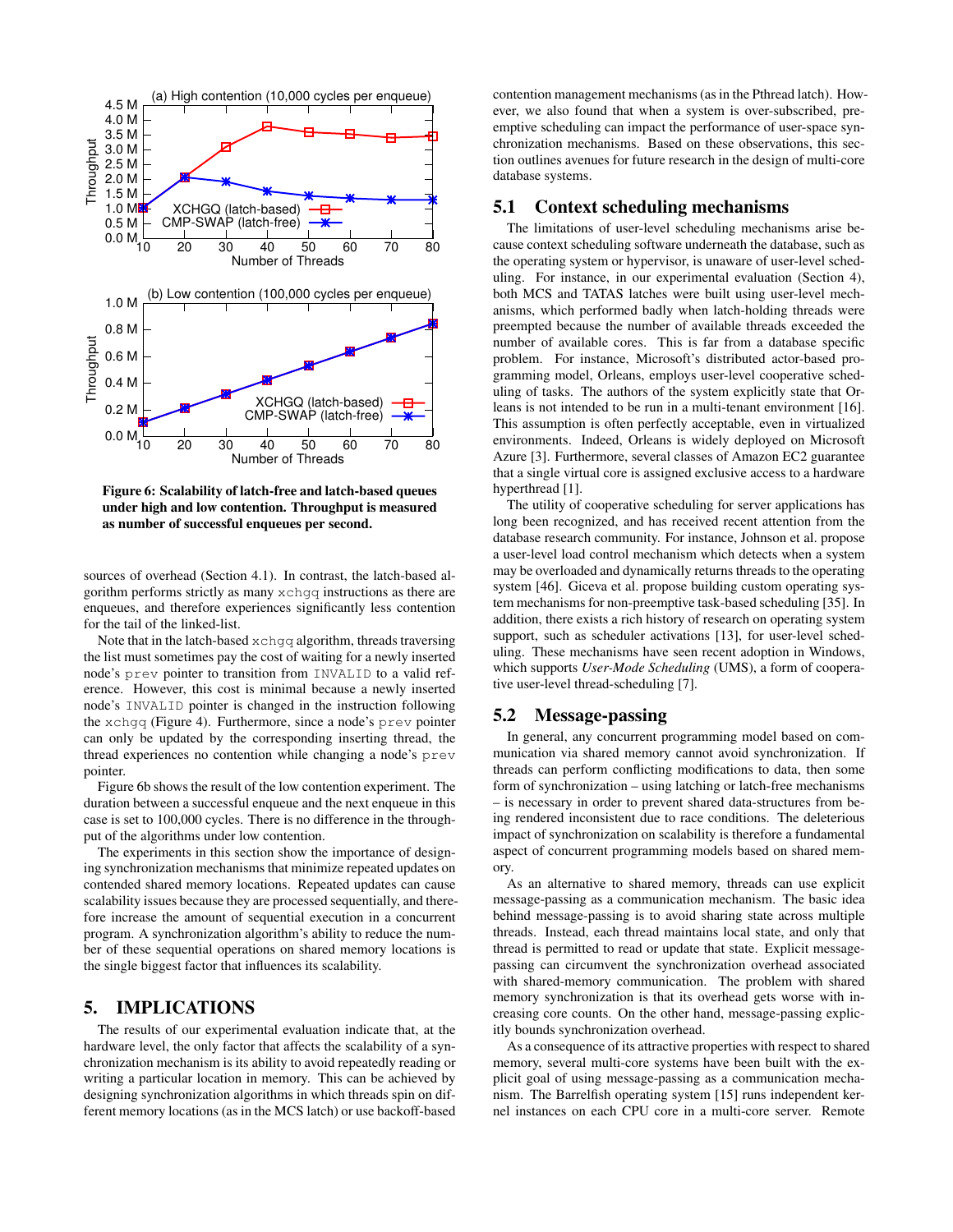core locking [\[55\]](#page-11-43) is a user-space library which employs a subset of a machine's cores as "server" cores. A particular critical section is assigned to a server core, which executes critical sections on behalf of threads. Ren et al. use explicit message-passing to avoid synchronization on concurrency control meta-data in database systems [\[66\]](#page-11-20).

One drawback of message-passing is queuing delay of messages on cores. This queuing delay can impact the overall performance of a system, if a particular request must go through a sequence of multiple messages. For instance, Ren et al. found that queuing delay can impact the performance of higher level abstractions built on top of message-passing, such as concurrency control [\[66\]](#page-11-20).

Finally, the distinction between message-passing and shared- memory communication is not rigid. There exist several mediums in between. For example, it is possible to limit shared-memory interactions to threads which execute on a single NUMA socket, while using explicit message-passing to communicate across sockets.

# 5.3 Advanced planning

Fundamentally, synchronization constrains the schedules of conflicting operations on shared data. The precise nature of a valid schedule depends on the application and algorithm. For example, networking algorithms are resilient to stale information by design, and can hence tolerate reading stale information to make routing decisions [\[58\]](#page-11-32). Other applications, such as key-value stores may guarantee linearizability for single key operations [\[57\]](#page-11-36). The latter imposes more constraints on schedules of conflicting operations, and this difference is in turn reflected in the synchronization mechanisms used by each algorithm. Synchronization *dynamically* constrains the execution of conflicting operations by forcing their corresponding contexts to coordinate using latching or latch-free mechanisms.

A system could alternatively determine valid schedules *prior* to executing operations. Pre-determining schedules eliminates or reduces synchronization overhead when running operations because a valid schedule has already been determined. At a high level, a pre-determined schedule effectively partitions operations into sets, such that operations in two different sets do not conflict. The operations in different sets can therefore be executed concurrently without the need for any synchronization. The PALM B-tree index is an example of an algorithm that employs such a scheduling mechanism [\[68\]](#page-11-44). PALM supports normal B-tree index operations, such as search, delete, and insert. PALM accumulates batches of index operation requests, and performs an analysis on the operations in each batch. During its analysis, PALM divides operations into non-conflicting sets, and then assigns a single thread to execute the operations in a particular set. Threads are thus assigned independent pieces of work to obviate any synchronization during insert, delete, and lookup operations. In contrast, a conventional B-tree implementation requires threads to perform some form of synchronization in order to correctly perform updates and lookups [\[21,](#page-10-13) [50](#page-11-38)[–52,](#page-11-6) [57,](#page-11-36) [70\]](#page-11-37).

Recent work on multi-core concurrency control for database systems also makes use of advanced planning [\[31–](#page-11-17)[33\]](#page-11-45). The key insight underlying these systems is that pre-determining schedules can avoid the overheads of concurrency control mechanisms based on locking or optimistic validation. These systems totally order transactions prior to their execution, and then relax the total order into a partial order based on actual conflicts between transactions. The partial ordering relationship between transactions is represented using an explicit dependency graph constructed during an analysis phase *prior* to transactions' execution. These systems use an event-driven task parallel execution model, where ordering constraints between tasks are encoded via the explicit dependency graphs above.

While advanced planning can eliminate or reduce the need for synchronization, its mileage varies depending on the application for two reasons. First, it introduces a tradeoff between scalability and latency — advanced planning improves scalability by reducing synchronization, but creates schedules by *batching* pending operations, which increases latency. This increased latency may hurt overall system performance. For instance, in the B-tree example above, increased latency of index operations may cause logical locks on the corresponding data items to be held for longer or may increase the chances for optimistic validation errors to manifest [\[66\]](#page-11-20). Advanced planning therefore typically requires an endto-end understanding of the impact of increased latency on other unrelated components or higher level abstractions.

Second, in order to construct schedules with opportunities for concurrent execution, advanced planning requires that conflicts between operations can be deduced *prior* to their execution. It should be noted however, that conflicts between operations need not always be *precise*. Advanced planning can only assign concurrent work to tens or hundreds of physical CPUs. The number of nonconflicting sets of operations therefore does not necessarily need to be very large.

The multi-core transaction processing mechanisms above are explicitly designed to work around these two limitations. First, in order to avoid the deleterious impact of increased latency, transaction schedules are created *prior* to their execution. This extra latency involved in creating schedules does not increase the duration for which conflicting transactions are blocked due to conflicts. On the contrary, it permits significantly more concurrency between conflicting transactions than corresponding state-of-the-art concurrency control protocols by permitting the construction of aggressive serializable transaction schedules [\[31,](#page-11-17) [32\]](#page-11-46). Second, to determine whether transactions conflict, these transaction processing mechanisms speculatively execute a subset of transactions' logic or instead employ coarse-grained conflict information, at the granularity of partitions or even entire tables, which can be obtained via static analysis of transactions [\[32\]](#page-11-46).

# 5.4 Asynchronous coordination

The best way to avoid synchronization is to use algorithms that do not require it. There is a rich body of work on distributed systems designed to avoid synchronization [\[14,](#page-10-20) [23,](#page-10-21) [53,](#page-11-47) [54,](#page-11-48) [69,](#page-11-49) [73\]](#page-11-50). These systems carefully constrain the guarantees they provide applications so that they can be implemented using asynchronous coordination mechanisms.

Database system components which do not require synchronous coordination can therefore be implemented using these techniques. An example of this is the physical redo phase in recovery protocols such as Silo's [\[75,](#page-11-23) [79\]](#page-11-51). Physical redo log records correspond to a single database object, and Silo timestamps physical redo log records with sequence numbers. If it encounters multiple log records to redo against the same page, then the latest log record must win. Physical replay of redo log records can therefore be implemented in a coordination-free manner because we can apply the *last-writer-wins* rule to resolve race conditions [\[77\]](#page-11-52) — the state of a particular object is guaranteed to be deterministically recovered regardless of the order in which log records are processed.

Even if an algorithm cannot be directly implemented using asynchronous coordination, it may be possible to exploit domain-specific knowledge to use asynchronous coordination under restricted settings. A good example of such an algorithm is the read-copy-update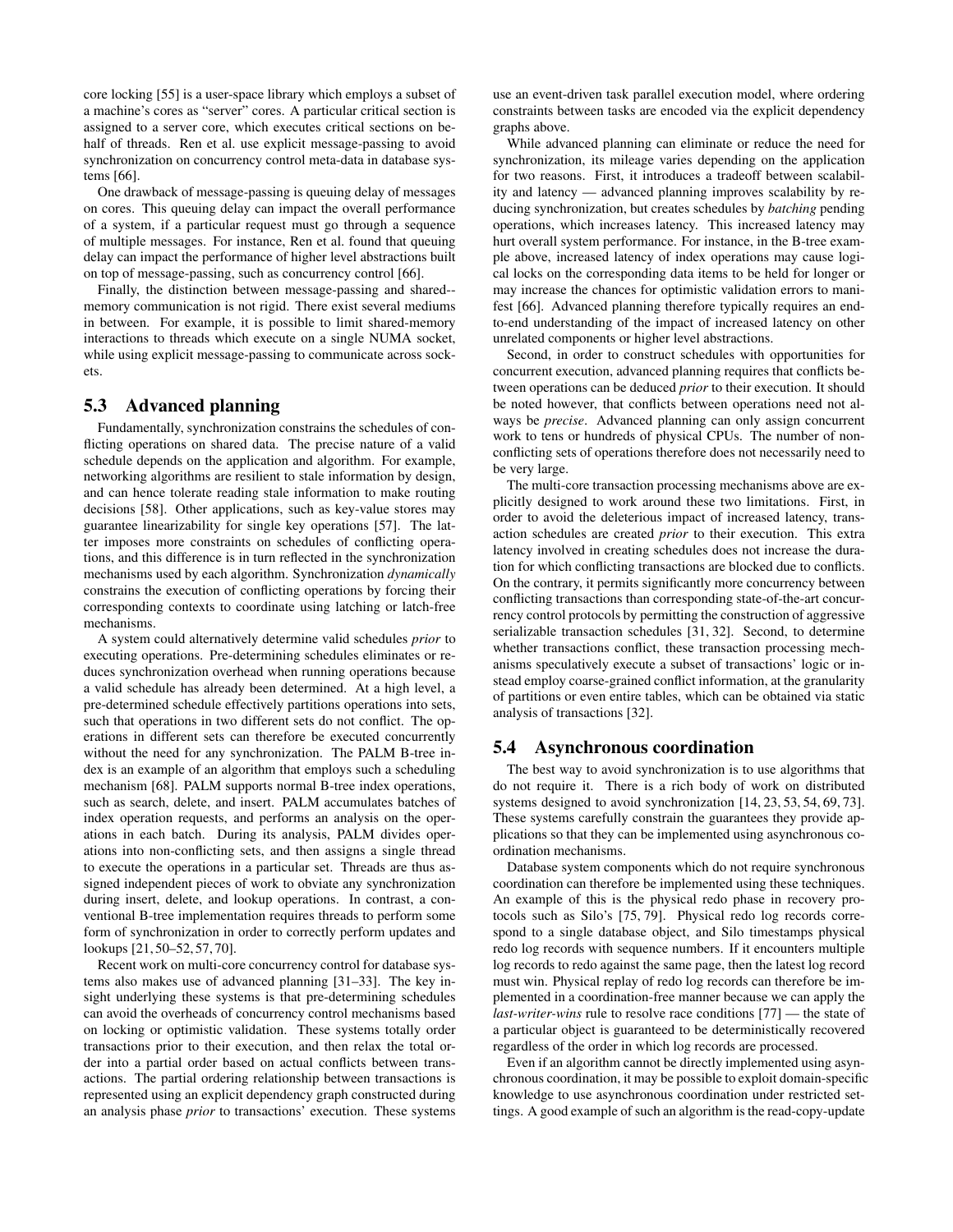(RCU) read-writer synchronization mechanism used in the Linux kernel [\[58\]](#page-11-32). RCU uses context-switch information to determine whether a deleted object has any pending references. When an object is deleted by a particular thread, RCU permits concurrent threads to hold a reference to the object, and *defers* freeing the object's memory until no thread holds a reference to the object. Since threads can only obtain access to an object while they are in the kernel, a deleted object's memory can be reclaimed after every CPU core has performed at least one context switch. RCU eliminates the need for more expensive mechanisms of tracking live references to an object, such as reference counting. Maintaining reference counts can be expensive because it requires writes to shared memory. These writes could turn into a scalability bottleneck on frequently read objects [\[5,](#page-10-12) [66\]](#page-11-20).

Recently proposed multi-version databases systems use memory management techniques based on RCU [\[31,](#page-11-17) [48\]](#page-11-53). These systems assign transactions to batches or epochs, and maintain a low-watermark corresponding to the latest epoch such that every transaction in the epoch has finished executing. The memory corresponding to versions of records deleted at or before the low-watermark epoch can be reclaimed because the deleted objects can never be accessed by transactions from epochs that follow the low-watermark.

Centiman is a distributed optimistic database system that validates transactions using asynchronous coordination [\[29\]](#page-11-54). Centiman shards database objects across validator nodes, whose only role is to validate transactions. Centiman clients drive transaction execution, and forward transactions to the appropriate set of validators to obtain a commit decision. Each validator checks if a transaction's reads are invalidated by the writes of earlier transactions, and if not, determines that the transaction can commit and remembers the writes performed by the transaction on its partition. The client commits the transaction if every validator determines that a transaction can commit. Validators which determine that a transaction can commit even though it actually aborts (due to conflicts found on other validators), continue to validate later transactions as if the aborted transaction had committed. As a consequence, later transactions may be conservatively aborted even though they could have committed. Importantly, however, this protocol guarantees that Centiman never commits a transaction that should have aborted. Centiman uses an asynchronous protocol to periodically phase out data on validators that locally committed transactions which were actually aborted. Centiman effectively trades off precision during commit processing for avoiding synchronous coordination in conventional commit protocols such as two-phase commit [\[17\]](#page-10-22).

Although they both solve problems that seem to necessitate synchronous coordination, RCU and Centiman demonstrate that it is possible to exploit domain-specific knowledge to implement efficient asynchronous coordination mechanisms.

# 6. CONCLUSIONS

Latch-free algorithms usually (but not always) outperform their latch-based counterparts when the number of OS contexts exceeds the number of cores in the system. However, as modern database systems — especially main-memory database systems — move to a process model where there is a one-to-one mapping between OS contexts and processing cores, the progress guarantees of latchfree algorithms are marginalized. Instead they are subject to the same types of synchronization overheads as latch-based algorithms. Our generic latch-free algorithm was never able to outperform a scalable queue-based latching algorithm in such an environment. Furthermore, latch-free algorithms often necessitate idiosyncratic memory management mechanisms and other complexities not present in latch-based systems. We thus caution the database community

from rushing to implement latch-free algorithms without a careful investigation of scalable latch-based alternatives.

Finally, we emphasize that designers of scalable multi-core database systems should focus on avoiding frequent synchronization on a single location in shared memory. The scalability of a system is determined by its ability to avoid this frequent synchronization rather than its use of latch-based or latch-free algorithms.

# 7. ACKNOWLEDGMENTS

We thank Joseph Hellerstein, Hideaki Kimura, Justin Levandoski, Ippokratis Pandis, Julian Shun, and the anonymous CIDR 2017 reviewers for their insightful comments on earlier versions of this paper. This work was sponsored by the NSF under grant IIS-1527118.

# <span id="page-10-17"></span>8. REFERENCES

- EC2 instance types amazon web services. [https://aws](https://aws.amazon.com/ec2/instance-types/).amazon. [com/ec2/instance-types/.](https://aws.amazon.com/ec2/instance-types/)
- <span id="page-10-16"></span><span id="page-10-5"></span>[2] The GNU C library (glibc). https://www.gnu.[org/software/libc/.](https://www.gnu.org/software/libc/)
- <span id="page-10-1"></span>[3] Microsoft orleans. [https://dotnet](https://dotnet.github.io/orleans/).github.io/orleans/.
- [4] Possible typo/bug in the michael and scott queue white paper psuedo-code. https://tinyurl.[com/zx7dqsb.](https://tinyurl.com/zx7dqsb)
- <span id="page-10-12"></span>[5] Reader/writer locks and their (lack of) applicability to fine-grained synchronization. [https://tinyurl](https://tinyurl.com/gv7zfjt).com/gv7zfjt.
- <span id="page-10-2"></span>[6] Use-after-free bug in maged m. michael and michael l. scott's non-blocking concurrent queue algorithm. [https://tinyurl](https://tinyurl.com/h4jlutf).com/h4jlutf.
- <span id="page-10-18"></span><span id="page-10-0"></span>[7] Windows User-Mode Scheduling. https://goo.[gl/WJPSL3.](https://goo.gl/WJPSL3)
- [8] X1 instances for ec2 ready for your memory-intensive workloads. https://tinyurl.[com/hc7bgzz/.](https://tinyurl.com/hc7bgzz/)
- <span id="page-10-8"></span>[9] Xv6, a simple Unix-like teaching operating system. [https://pdos](https://pdos.csail.mit.edu/6.828/2011/xv6.html). csail.mit.edu/6.[828/2011/xv6](https://pdos.csail.mit.edu/6.828/2011/xv6.html).html.
- <span id="page-10-6"></span>[10] R. Agrawal, M. J. Carey, and M. Livny. Concurrency control performance modeling: Alternatives and implications. *TODS*, 12(4), 1987.
- <span id="page-10-9"></span>[11] J. Alemany and E. W. Felten. Performance issues in non-blocking synchronization on shared-memory multiprocessors. In *PODC*, 1992.
- <span id="page-10-3"></span>[12] T. E. Anderson. The performance of spin lock alternatives for shared-money multiprocessors. *TPDS*, 1(1), 1990.
- <span id="page-10-7"></span>[13] T. E. Anderson, B. N. Bershad, E. D. Lazowska, and H. M. Levy. Scheduler activations: Effective kernel support for the user-level management of parallelism. *TOCS*, 10(1), 1992.
- <span id="page-10-20"></span>[14] P. Bailis, A. Davidson, A. Fekete, A. Ghodsi, J. M. Hellerstein, and I. Stoica. Highly available transactions: Virtues and limitations. *PVLDB*, 7(3), 2013.
- <span id="page-10-19"></span>[15] A. Baumann, P. Barham, P.-E. Dagand, T. Harris, R. Isaacs, S. Peter, T. Roscoe, A. Schüpbach, and A. Singhania. The multikernel: A new OS architecture for scalable multicore systems. In *SOSP*, 2009.
- <span id="page-10-15"></span>[16] P. Bernstein, S. Bykov, A. Geller, G. Kliot, and J. Thelin. Orleans: Distributed virtual actors for programmability and scalability. Technical Report MSR-TR-2014-41, 24, Microsoft Research, 2014.
- <span id="page-10-22"></span>[17] P. A. Bernstein, V. Hadzilacos, and N. Goodman. *Concurrency Control and Recovery in Database Systems*. Addison-Wesley, 1987.
- <span id="page-10-14"></span>[18] B. N. Bershad. Practical considerations for lock-free concurrent objects. Technical Report CMU-CS-91-183, CMU Computer Science, 1991.
- <span id="page-10-4"></span>[19] S. Boyd-Wickizer, M. F. Kaashoek, R. Morris, and N. Zeldovich. Non-scalable locks are dangerous. In *OLS*, 2012.
- <span id="page-10-10"></span>[20] B. Cantrill and J. Bonwick. Real-world concurrency. *Queue*, 6(5), 2008.
- <span id="page-10-13"></span>[21] S. K. Cha, S. Hwang, K. Kim, and K. Kwon. Cache-conscious concurrency control of main-memory indexes on shared-memory multiprocessor systems. In *VLDB*, 2001.
- <span id="page-10-21"></span><span id="page-10-11"></span>[22] D. Comer. The ubiquitous b-tree. *CUSR*, 11(2), 1979.
- [23] N. Conway, W. R. Marczak, P. Alvaro, J. M. Hellerstein, and D. Maier. Logic and lattices for distributed programming. In *SoCC*, 2012.